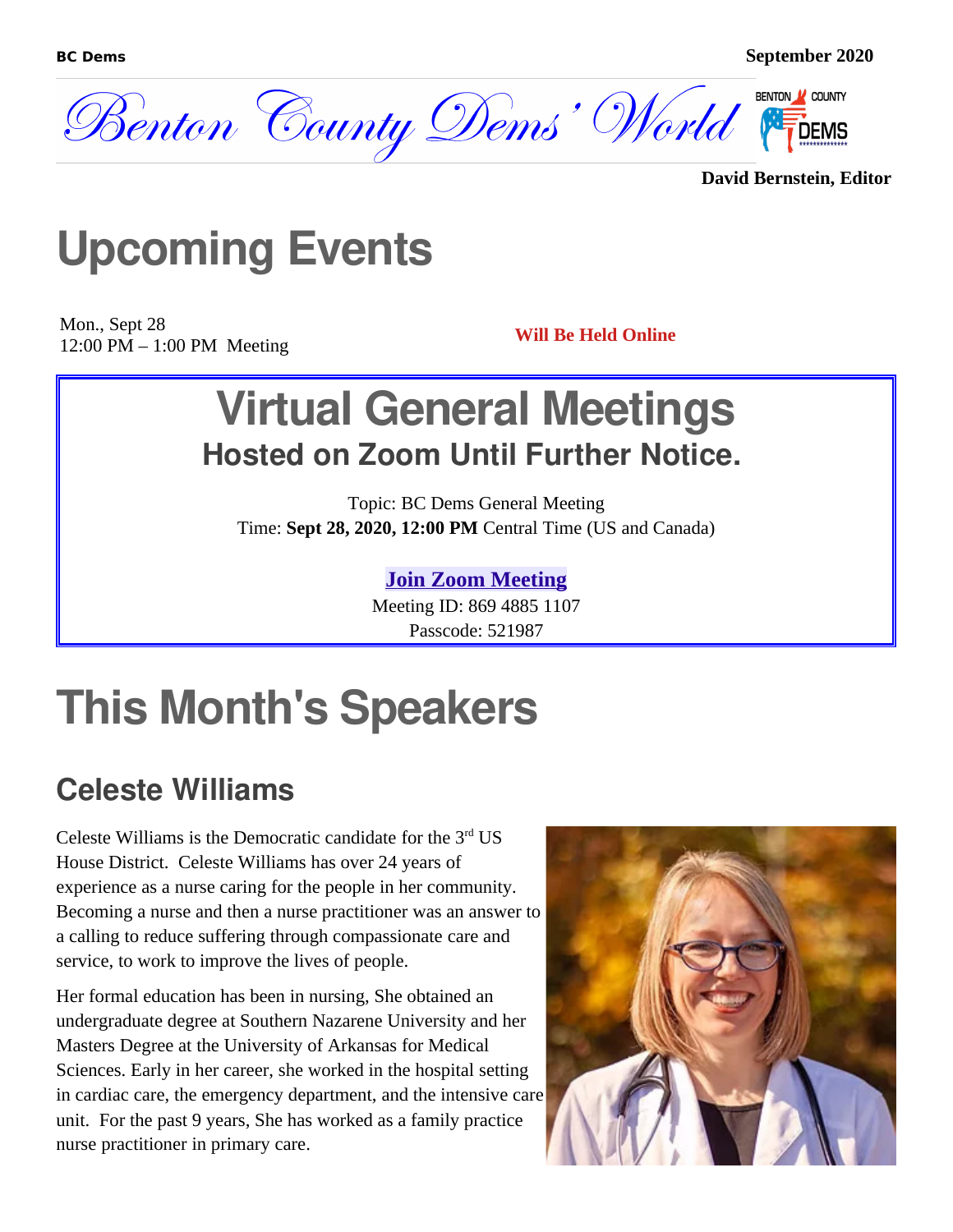She and her husband Kirk have lived in NW Arkansas for 16 years. They have 2 biological children, 2 adopted children, and 1 foster daughter.

Celeste sees people struggling to afford healthcare every day. Often people have to make the difficult decision to choose between paying for medical care, rent, or food, Celeste believes working Arkansans shouldn't have to struggle to meet their basic needs. This is why she ran for State Representative in 2018 and has now become chairwoman of the Democratic Party of Benton County. She hopes to build on the infrastructure built this past election cycle and offer better solutions for Arkansas families by getting Democrats Elected.

### **Daisy Bonilla**

Daisy Bonilla is running for Arkansas State House of Representatives for District 93 in Bentonville. Daisy was born and raised in California but has considered Bentonville her home for the last 13 years.

Daisy is a Social Worker providing mental health services, where she gets to help empower people to change their own circumstances. She has worked with nonprofit organizations across the community, including children's welfare, community defense centers, and other nonprofits focused on helping families in need, particularly those in the immigrant community.

Daisy is passionate about using her background as a social worker to see the big picture, and advocate for the change we need so everyone in our community can succeed. Most recently,



this has included meeting with the CDC during their visit to Arkansas, alongside other members of the NWA Latinx Community Task Force, to share the concerns and needs she's seen in our community.

# **Signs, Bumper Stickers & Buttons**



**Lawn Signs: 24"x18" with H frame. \$10 each. Signs will be delivered within Benton and Washington Counties only.**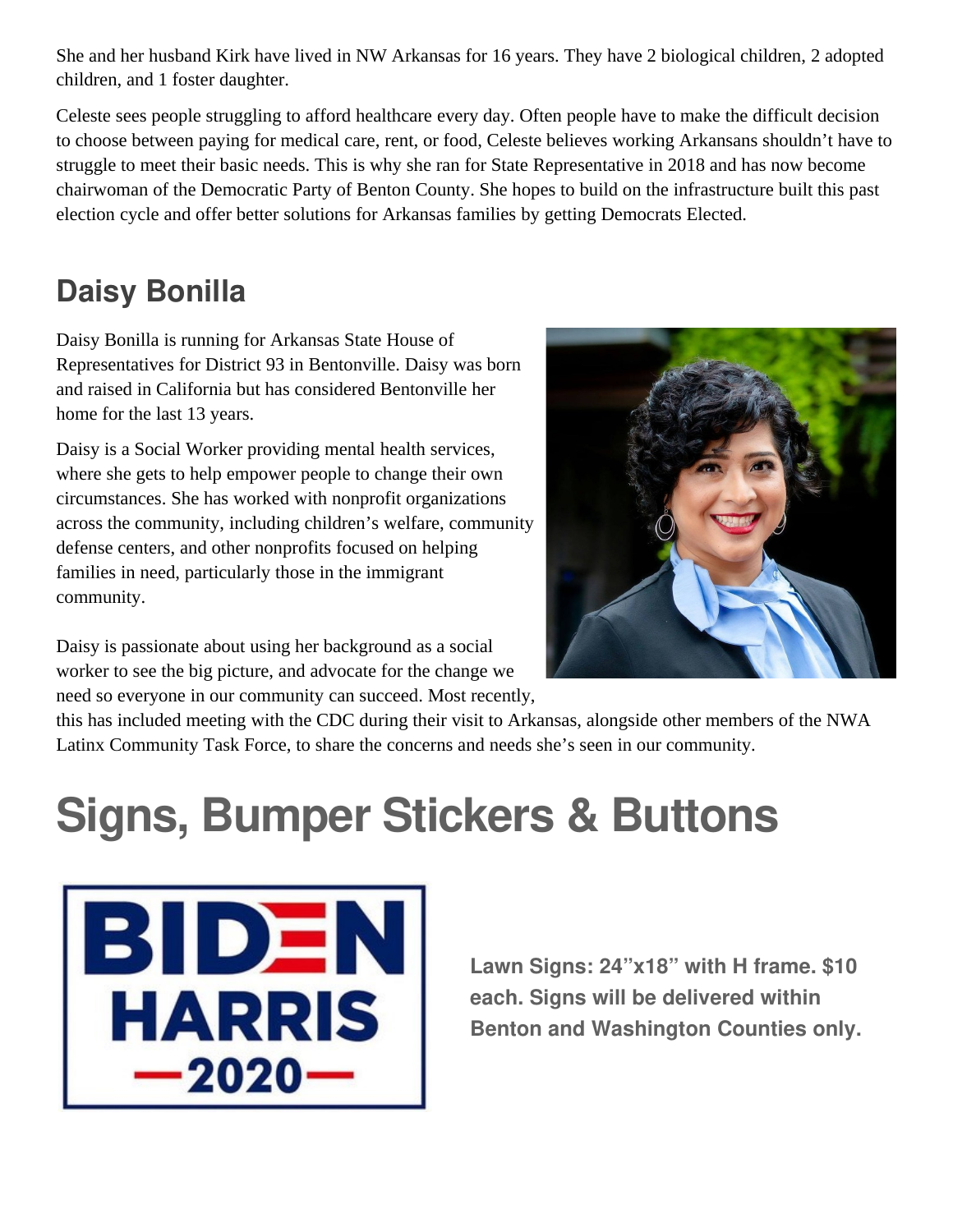**Buttons (only the Biden Harris 2020) \$1 Each. Delivered or mailed locally (Benton Co).**





**Now Is The Time**

**Biden Bumper stickers \$3 for one or \$5 for two stickers. Mailed within the U.S.**

We can no longer take for granted that folks will do the right thing. Let the hidden Democrats know they are not alone by putting up a yard sign.

ORDER YOUR ITEMS [NOW!](https://www.bcdems.org/store/p9/Biden_Harris_2020_Yard_Sign.html)

## **Get the latest information on COVID in Arkansas**



**[Arkansascovid.com](http://arkansascovid.com/)**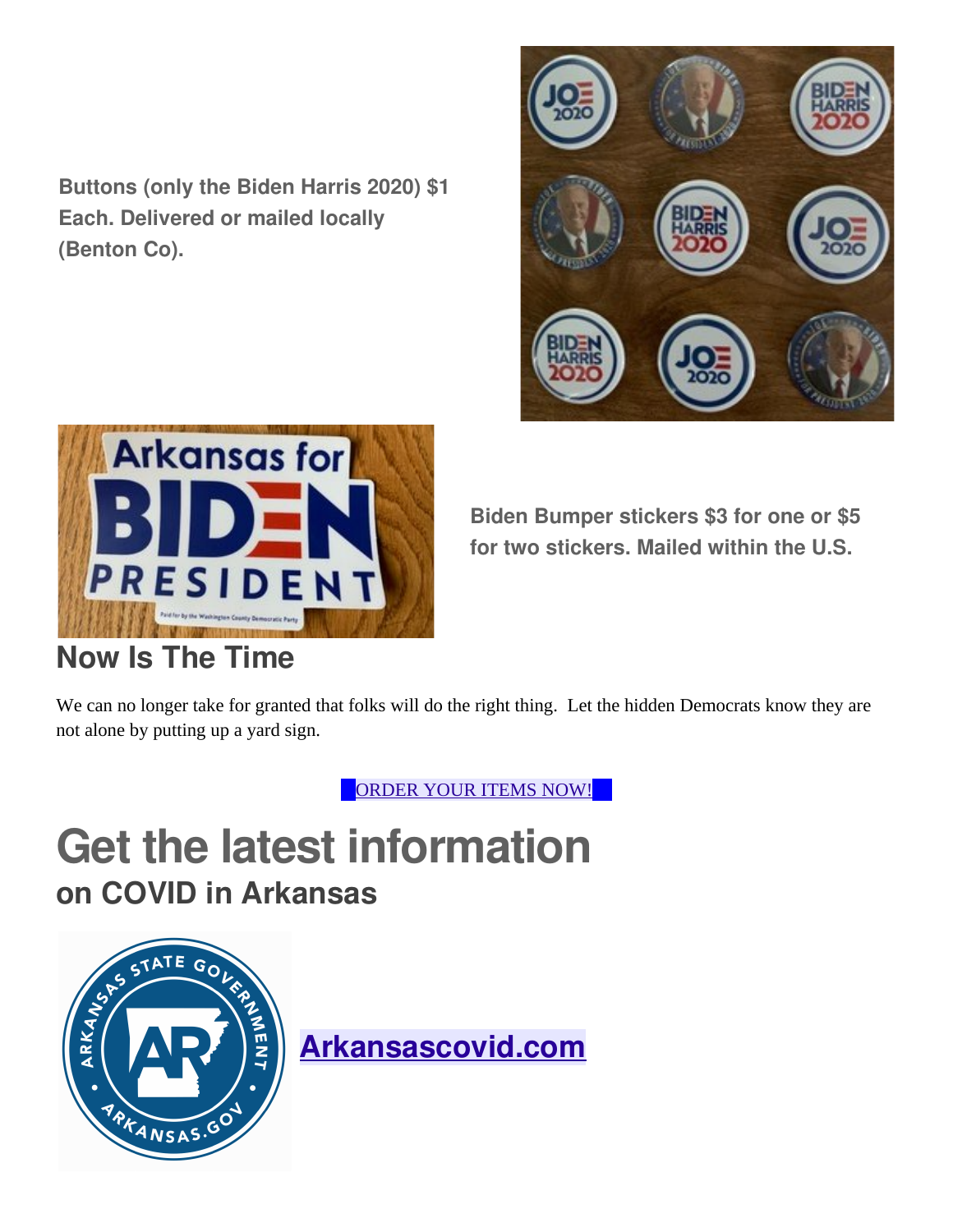# **Do you know...**

**...of a member who is sick or in need of our assistance, please forward requests or information to our corresponding secretary at dao.bcdems@gmail.com.**

# **General Meeting Minutes**

## **Benton County Dems General Meeting Minutes ZOOM Virtual Meeting – approx. 30 attendees Monday, August 24, 2020**

- I. Call to order by President Julia Kilbourne Bailey at 12:00
- II. ZOOM Manners and Etiquette
	- A. Members, except Walter Hinojosa, will be muted (to avoid dogs' barking, side conversations, and other home noises interrupting the speaker)
	- B. Send questions via the chat icon

#### III.Business

- A. Reminder to renew memberships
- B. BC Dems are still supporting candidates so Blue Bowl Contributions are still important—donate online at the webpage or by mail
- C. Maritza Munich reported on the voter registration activities in Benton County
	- 1. August 28-29, 2020, volunteers registered new voters and provided absentee ballot information from 9-1 both days at the Hibachi Grill in Rogers.
	- 2. 149 new voters registered
	- 3. Drive-in format employed all COVID precautions: masks, shields, sanitizer, etc.
	- 4. Next event is Saturday, August 29 in Centerton at the City Building close to Main Street and 102

IV.Speakers

- A. Walter Hinojosa introduced Jon Comstock, Democratic candidate running for Arkansas State Representative, District 96 (East Benton County, East of Second St. in Rogers to Beaver Lake south to Lost Creek to the north and south of the Washington County line in the south
	- 1. History—Currently a Circuit Court Judge
		- a. Running because the young man who had planned run, dropped out
		- b. Comstock worked 18 years with Walmart and learned it only takes one to speak out to get things changed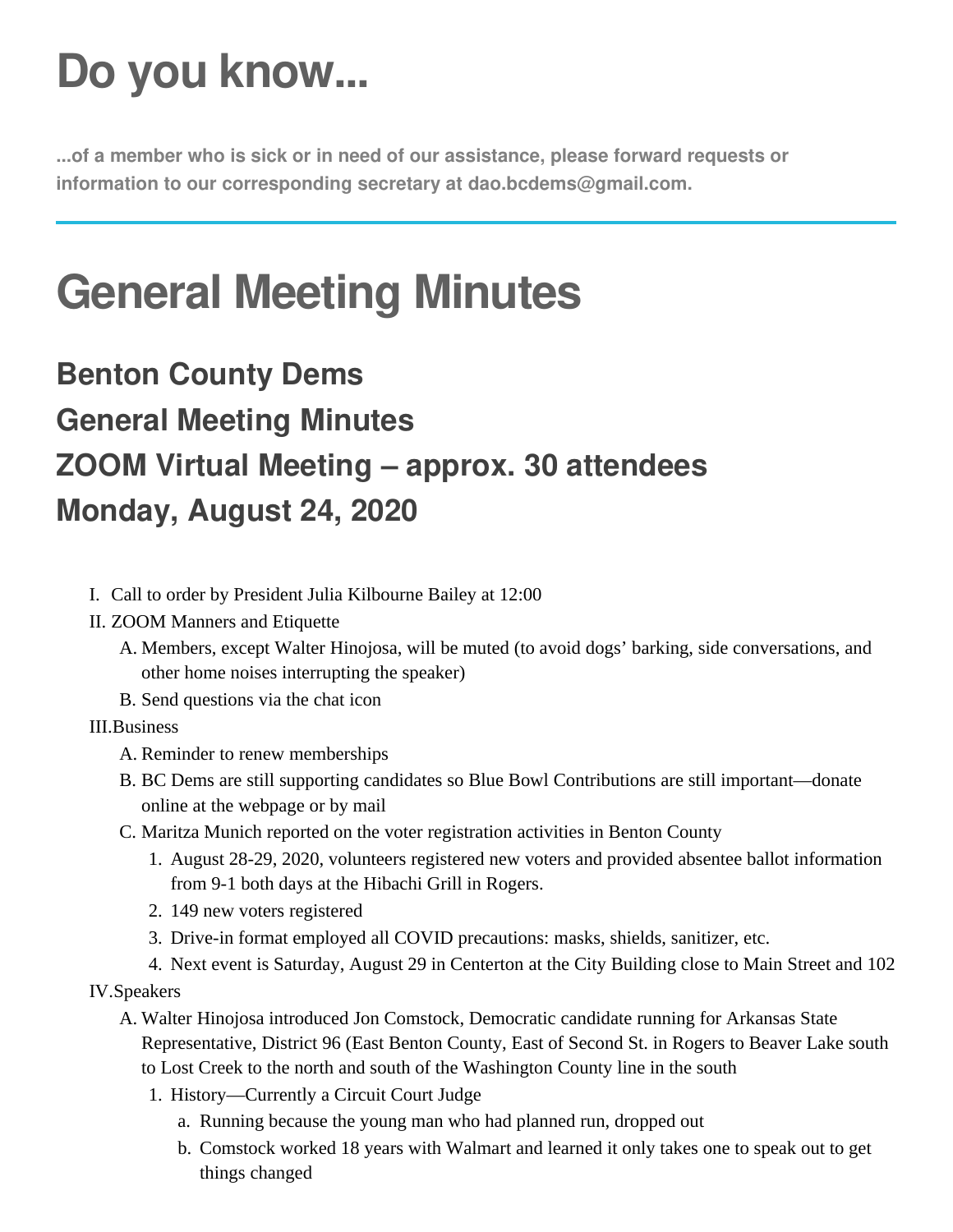- 2. Personal beliefs
	- a. Believes Democrats need a voice to be heard in Little Rock
	- b. Government should do things that are good for people, families, and communities
- 3. Key issues
	- a. Criminal Justice Reform Too many people sentenced for too long
	- b. Landlord-tenant laws needed in Arkansas
	- c. Habitability laws need reform
- 4. The campaign focuses on radio interviews and spots
- 5. More information at www.joncomstockforarkansas.com and  $\overline{[on\omega]}$  ioncomstock.com
- B. Walter Hinojosa introduced Michael Bennet Spears, running for State Representative District 87 (Elm Springs, Tontitown, Silome Springs, and West Springdale)
	- 1. History
		- a. From northeast Arkansas
		- b. Currently employed in the restaurant business
		- c. Life experience is his political experience—health care system failed both parents
	- 2. Personal beliefs
		- a. No one should die because of a broken healthcare system
		- b. Public should be supported by their government
	- 3. Key issues
		- a. Healthcare reform is needed in Arkansas
		- b. Living minimum wage—in 2018, 64% of voters wanted to raise the minimum wage, Republicans in Little Rock voted it down
		- c. Fee reductions for people returning from incarceration
	- 4. Believes his area can flip to Democratic using data from the 2018 election results
		- a. Fee reductions for people returning from incarceration
		- b. In 2018, 18% of District 87 was Hispanic, yet only 5% voted
		- c. Working hard to enfranchise all voters in District 87
	- 5. More information at [www.michaelforArkansas.com](http://www.michaelforarkansas.com/)
- C. Betsy Harrell, Benton County Clerk
	- 1. In-person voting sites
		- a. 5 sites were closed because of mandated separate ingress and egress points
		- b. 1 new site has been opened
		- c. Plenty of poll workers are ready
		- d. Check vote@bentoncountyar.gov to find voting locations
	- 2. Requesting absentee ballots
		- a. As of August 24, 5200 absentee voter applications have been processed, receiving 200+ more each day
		- b. COVID protection concerns are a valid excuse for requesting an absentee ballot
		- c. Please, apply for absentee ballot now
			- i. In-person at the County Clerk's office
			- ii. Online at [absentee@bentoncountyar.gov](mailto:absentee@bentoncountyar.gov)
			- iii.No photo identification required with request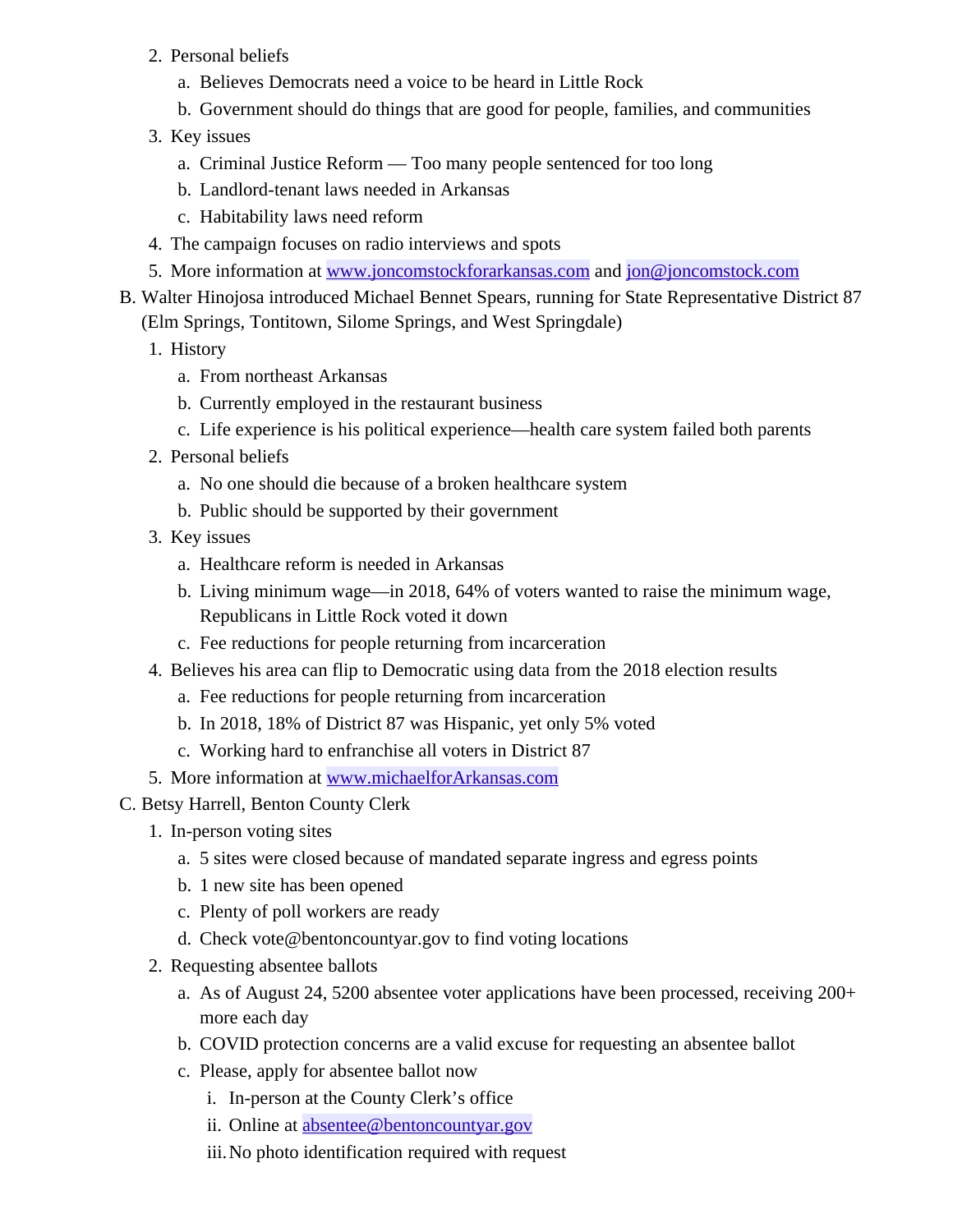- d. Ballots should arrive within one week of the date Clerk received the request
- e. First mailing will be September 18-19, 2020
- f. Last date to request absentee ballot by mail is October 27, 2020
- g. Last date to pick up absentee ballot in person is November 2, 2020
- 3. Checking on your absentee status at [www.voterview.ar-nova.org/voterview](https://www.voterview.ar-nova.org/voterview) or email the County Clerk at [absentee@bentoncountyar.gov](mailto:absentee@bentoncountyar.gov)
	- a. Envelopes with ballots are not colored, but are clearly marked
- 4. Returning absentee ballots
	- a. Drop off at any Benton County Clerk's Office or Annex in Rogers
		- i. Take into the office or call and someone will come out to pick it up
		- ii. Last two weeks before Nov. 3, drop boxes outside the County Clerk's Office will be manned to check designated barer will have ID checked (returning someone else's ballot)
		- iii.Return signed ballot with photo identification OR signed provisional ballot request which is included
	- b. Mail ballot—Not sure yet envelope will require extra postage to mail
	- c. County Clerk's Office is working to be sure instructions sent out are clear with important details highlighted in yellow
	- d. A video of instructions will be available on the County Clerk's webpage
	- e. Mailed ballot must include a photocopy of a picture identification with actual signature
		- i. If no photo is available, the voter may fill out the enclosed "Provisional Status" page, and the ballot will not be counted until the registration is checked by the County Clerk's Office (name, address, birthdate)
		- ii. Ballots mailed without a photo will be given "provisional" status, and voter registration will be checked before the ballot will be counted by the County Clerk's Office (name, address, birthdate)
- 5. Other information
	- a. County Clerk's Office has hired extra people to have enough people to count ballots
	- b. County Clerk's Office has permission to open the outer envelope before November 3, to consolidate the ballot-envelopes to be checked on Election Day
	- c. NO ELECTION RESULTS CAN BE CERTIFIED UNTIL ALL BALLOTS ARE COUNTED
	- d. If signatures do not match an attempt to contact voter will be made, if possible
	- e. Individuals can get a list of absentee voter requests as public information
	- f. IF BALLOT IS NOT COUNTED, VOTER WILL BE NOTIFIED
	- g. No current move to revamp voter registration forms
	- h. Information will be posted on all social media sites, newspaper, and other media outlets
- 6. For more information -- [absentee@bentoncountyar.gov](mailto:absentee@bentoncountyar.gov)
- 7. To become a poll worker, contact Benton County Election Commission

V. Meeting adjourned 1:02.